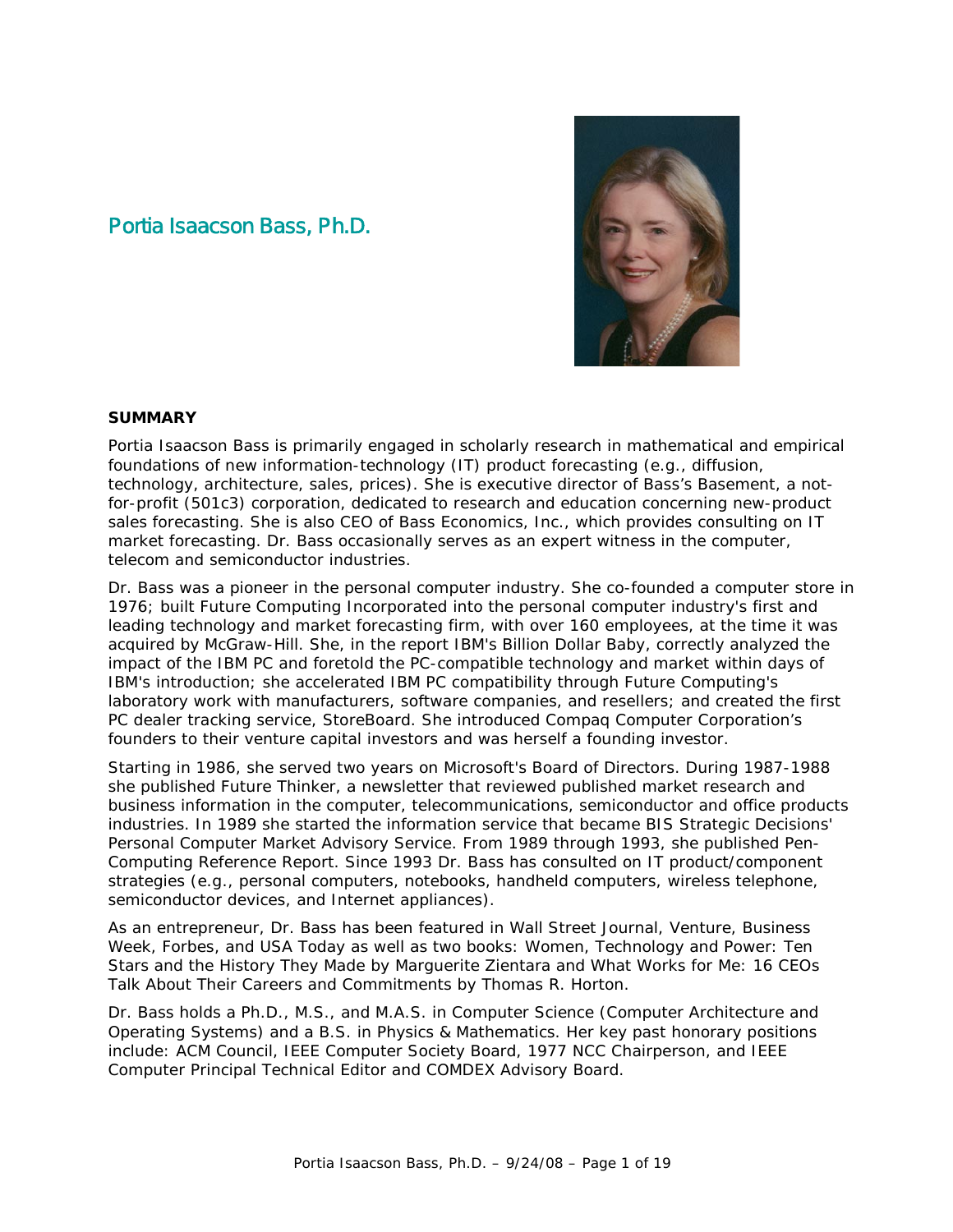#### **RESEARCH INTERESTS**

- Mathematical and computer models for forecasting technologies and architectures, applications, adoption, market trends, economics and business environments addressing such issues as:
	- o What causes generational transitions? When is a transition disruptive? What is a generational transition in the customers' eyes as opposed to a manufacturer's view? How do generational transitions affect sales, prices, market expansion, market shares, competitors, and customers? How often do generational transitions occur?
	- o How do product features change over time? What are evolutionary changes as opposed to changes that cause generational transitions?
	- o What is the relationship of Moore's Law and other functionality-growth laws for digital technologies to the learning (experience) curve? What are the appropriate metrics for measuring capability and performance of various technologies?
- Analysis of historical digital technology trends and historical evolution of computer (and other digital system) architectures to provide analogies for forecasts
- Development of software tools and historical databases for research and practice in diffusion modeling, technology forecasting and market forecasting.

### **PRESENT EXPERTISE**

- Theory and practice of forecasting digital technologies, applications and markets
- Mathematical and computer models of new product diffusion
- Entrepreneurship, especially in digital technology markets
- The future of digital technologies, applications, markets and industry
- Product management of digital products (including services)
- Emerg*i*ng computer, operating system, data communications and application architectures
- Client/server and personal-computing architectures, markets and technologies
- Mobile-computing and wireless-communication architectures and markets
- World Wide Web authoring tools and content trends
- Computer components and peripherals markets (e.g. mass storage, semiconductors)
- Computer distribution channels and industry infrastructures
- Competitive analysis and strategic planning for technology businesses
- Web and PC software development: Microsoft .Net Framework, ASP.NET, C#, Visual Basic, Excel Object Model, SQL Server

# **EDUCATION**

- Ph.D., Computer Science, Southern Methodist University, 1974 (computer operating systems and computer architecture with minor in discrete mathematics)
- M.A.S., Computer Science, Southern Methodist University, 1973
- M.S., Computer Science, North Texas State University, 1972
- B.S., Physics and Mathematics, East Central University, Oklahoma, 1966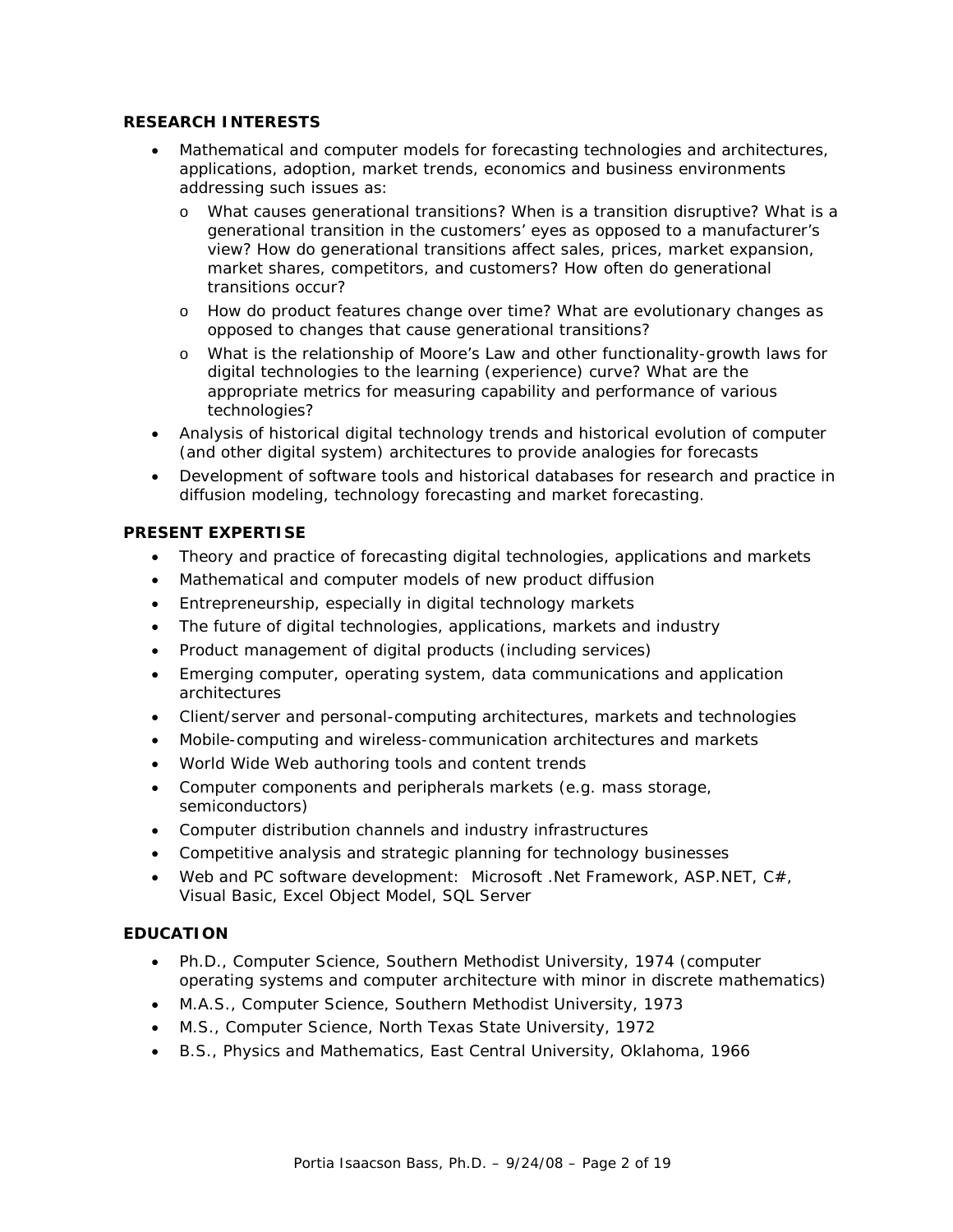#### **RECENT SCHOLARLY PAPERS**

- Virtual Bass Model and the Left-Hand Data-Truncation Biasin Diffusion of Innovation Studies, Zhengrui Jiang, Frank M. Bass,\* and Portia Isaacson Bass, International Journal of Research in Marketing 23 (2006) 93–106.
- Bass, Portia Isaacson. Computer-Architecture Dynamics. Working paper. http://www.bassbasement.org
- Bass, Portia Isaacson and Frank M. Bass. 2004. IT Waves: Two Completed Generational Diffusion Models. Working paper and supplements. http://www.bassbasement.org
- Bass, Portia Isaacson. 2002. Principles of Technology Generations Diffusion Data: The IBM Mainframe Case. Working Paper. http://www.bassbasement.org
- Bass, Portia Isaacson and Frank M. Bass. 2001. Diffusion of Technology Generations: Model of Adoption and Repeat Sales. Working Paper. http://www.bassbasement.org

#### **RECENT SCHOLARLY SOFTWARE**

- Bass, Portia Isaacson and Frank M. Bass. 2004. IT Waves: Open-Source Software. [www.basseconomics.com.](http://www.basseconomics.com/) http://www.bassbasement.org
- Bass, Portia Isaacson. 1999-present. Bass Modeler Web Service and Excel Addin for Diffusion Modeling Research and Technology/Market Forecasting. http://www.bassbasement.org

### **RECENT SCHOLARLY CONFERENCE PRESENTATIONS AND ABSTRACTS**

- Kim, Taesun, Frank Bass and Portia Isaacson Bass. 2005. Not to Worry: Bass Model Estimation Bias Is Small. 2005 INFORMS Conference presentation.
- Bass, Frank and Portia Isaacson Bass. 2004. Moore's Law and The Experience Curve: The Economics of Bits and Chips. 2004 INFORMS Conference presentation.
- Bass, Portia Isaacson. A Mathematics for Multigenerational Diffusion Models. 2004 INFORMS Marketing Science Conference abstract. www.basseconomics.com.
- Bass, Portia Isaacson and Frank M. Bass. 2004. The Embedded Model of the Norton-Bass Successive Technology Generations Model. 2004 INFORMS Marketing Science Conference presentation.
- Bass, Frank and Portia Isaacson Bass. 2004. Moore's Law and The Experience Curve: The Economics of Bits and Chips. 2004 INFORMS Marketing Science Conference presentation.
- Bass, Portia Isaacson and John Isaacson. 2003. Multiple Generation Diffusion Model Estimation Using Adaptive Nonlinear Least Squares Algorithm NL2SOL. 2003 INFORMS Marketing Science Conference presentation.
- Bass, Portia Isaacson. 2002. Decomposition of Aggregate Observations by New Durable Product Diffusion Models. 2002 INFORMS Marketing Science Conference presentation.
- Bass, Portia Isaacson and Frank M. Bass. 2001. Diffusion of Technology Generations: Model of Adoption and Repeat Sales. 2001 INFORMS Marketing Science Conference presentation.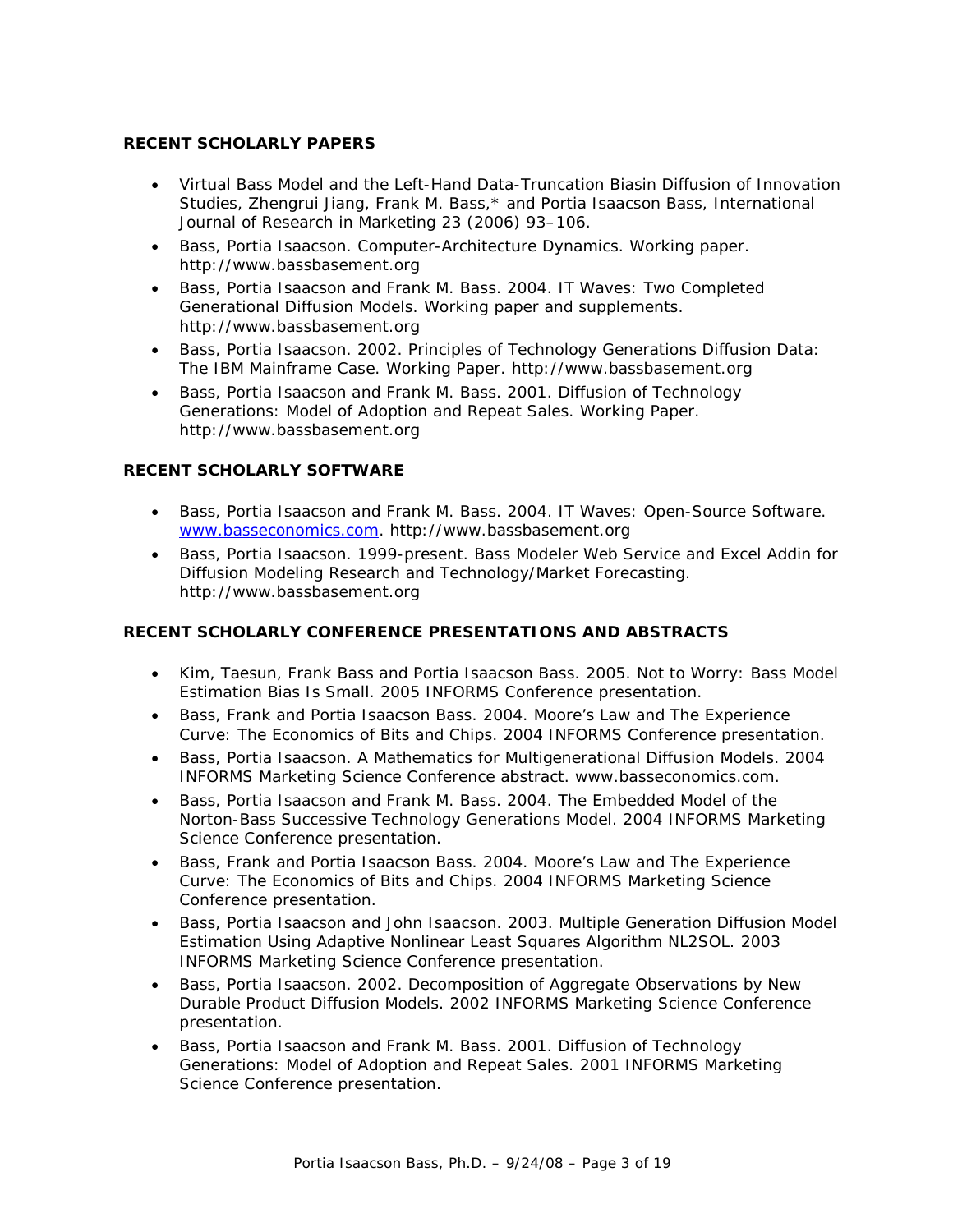### **OTHER SCHOLARLY PAPERS**

- Window on the 80's, *IEEE Computer*, w/ E. Juliussen, January 1980.
- The Personal Computer vs. Personal Privacy, *Computers & Privacy in the Next Decade*. New York: Academic Press, Inc., 1980.
- Personal Computing, The Oregon Report, IEEE Computer Society, September 1979.
- Using Microprocessors--Extending Our Reach, COMPCON Proceedings Fall 79, September 4-7, 1979.
- The Next Ghetto: The Information Poor, Rocky Mountain Microcomputer Conference Proceedings, Pinegree Park, Colorado, August 28, 1978.
- Microcomputers in Business, '78 National Computer Conference PC Conference Proceedings, June 1978.
- Personal Computing: A Little Past and a Lot of Future, x'78 National Compute Conference Proceedings, June 1978.
- A Machine-independent Floppy Disk Controller with Portable Software, *Rocky Mountain Symposium on Microcomputers Proceedings,* w/ B. Johnson, August 1977.
- Personal Computing Dissected, *Computer*, IEEE Computer Society, July 1977.
- The Personal Computer: Evolution in Computer Science Education, Proceedings of East Texas State University Computer User's Conference. March 1977.
- Personal Microcomputers, Texas Association for Educational Data Systems, Austin, Texas, October 25-26, 1976.
- TPL: A Compiler for Instructional Use, presented to the Fort Worth Chapter of the ACM, May, 1975.
- Picture Systems, PS, and the Design of Channel-to-channel Computer Interface, Proceedings of the 2nd Annual Symposium on Computer Architecture, IEEE Computer Society and ACM, January 20-22, 1975.
- PS: A Tool for Building Picture-System Models of Computer Systems, Proceedings of the Third Texas Conference on Computing Systems, IEEE Computer Society, November 1974.
- PS Language Definition, ACM SIGDA Newsletter 4, pp. 20-26, September 1974.
- Picture-system Models and Computer System Design, Ph.D. Dissertation, Computer Science Department, Institute of Technology, Southern Methodist University, Dallas, Texas, 1974.
- A Semantic Model of a Concurrent Processing Language, Computer Science Conference, Federation of North Texas Area Universities, March 26, 1974.
- A Process-interrupt Mechanism for Block-structured Languages, 7th Annual Meeting of the Texas Academy of Science, February 28, 1974.
- A Programming Language for Concurrent Processing, Master's Thesis Computer Science Department, North Texas State University, August 1972.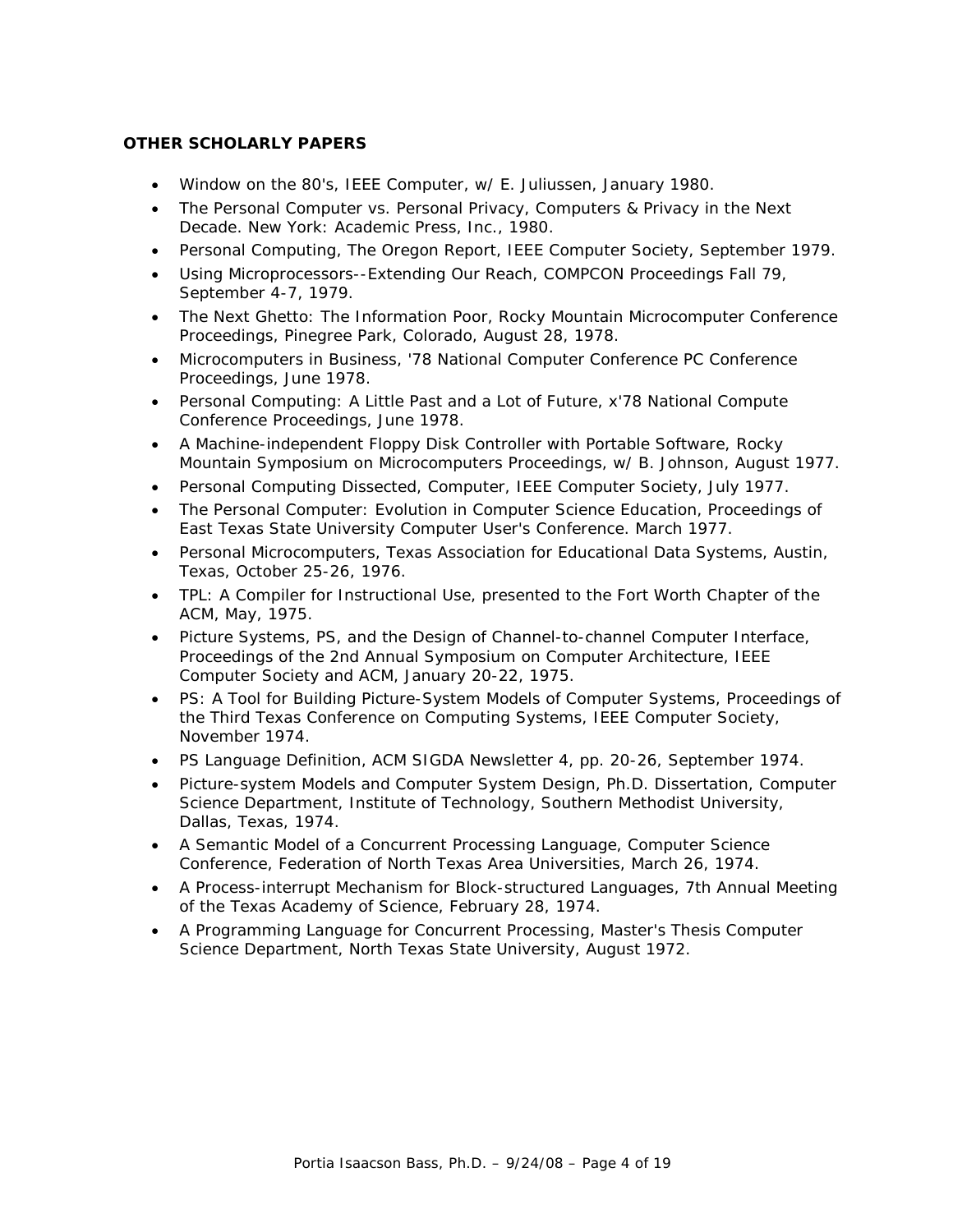### **BOOKS**

• Computer Industry Almanac, w/ E. Juliussen, L. Kruse, 1987.

### **EDITED BOOKS**

• Microprocessors & Microcomputers. Long Beach California: IEEE Computer Society. 1979.

### **EDITORSHIPS**

• Senior Technical Editor, IEEE *Computer*, 1978-1981

### **PROFESSIONAL SOCIETY OFFICERSHIPS AND COUNCILS**

- ACM Council Member-at-Large, 1978-1981
- IEEE Computer Society Governing Board, 1980-1982
- American Management Association Management Systems Council, 1978-1981
- Founder and Chairperson, Association for Computer Machinery Special Interest Group on Personal Computing, 1977-1979

### **CONFERENCE CHAIRS, MANAGEMENT AND ADVISORY BOARDS**

- 1977 National Computer Conference (NCC) Chairman, 1975-1977
- National Computer Conference Management Committee, 1977-1979
- IEEE Computer Society COMPCON Chairman, Fall 1979
- COMDEX Advisory Board, 1990-1991
- Unisys International CIO Conference

### **KEYNOTE ADDRESSES AND INVITED SEMINARS**

- The Future of Personal Computing, The Future of Personal Computing 92 Conference, ESP, Ltd., London, April 14, 1992.
- A Whole New World of Computing, Keynote Speech, Digital Consulting Conference, May 1992.
- Keynote Speech, Pen Computing Opportunities Conference, Japan, April 1992.
- Beyond Client/Server Computer Architectures, Client/Server Summit, Nice, France, Unisys Corporation, March 1994.
- Japan Microprocessor Conference, JEIDA, 1979.
- Japan Economic Journal PC Business Conference, 1985.
- TI-MIX Europe Symposium, Frankfurt, Germany, September 1979.
- Future Computing Seminar, Norway, September 20, 1979.
- Future Computing Seminar, Denmark, September 19, 1979.
- Luncheon Speaker, Annual Conference, American Institute of Certified Public Accountants, San Francisco, May 15, 1979.
- Keynote Address, USAF Computer Related Information Symposium (CRISYS) U.S. Air Force Academy, January 24, 1979.
- Keynote Address, Personal Computer Show, London, England, July 5, 1979.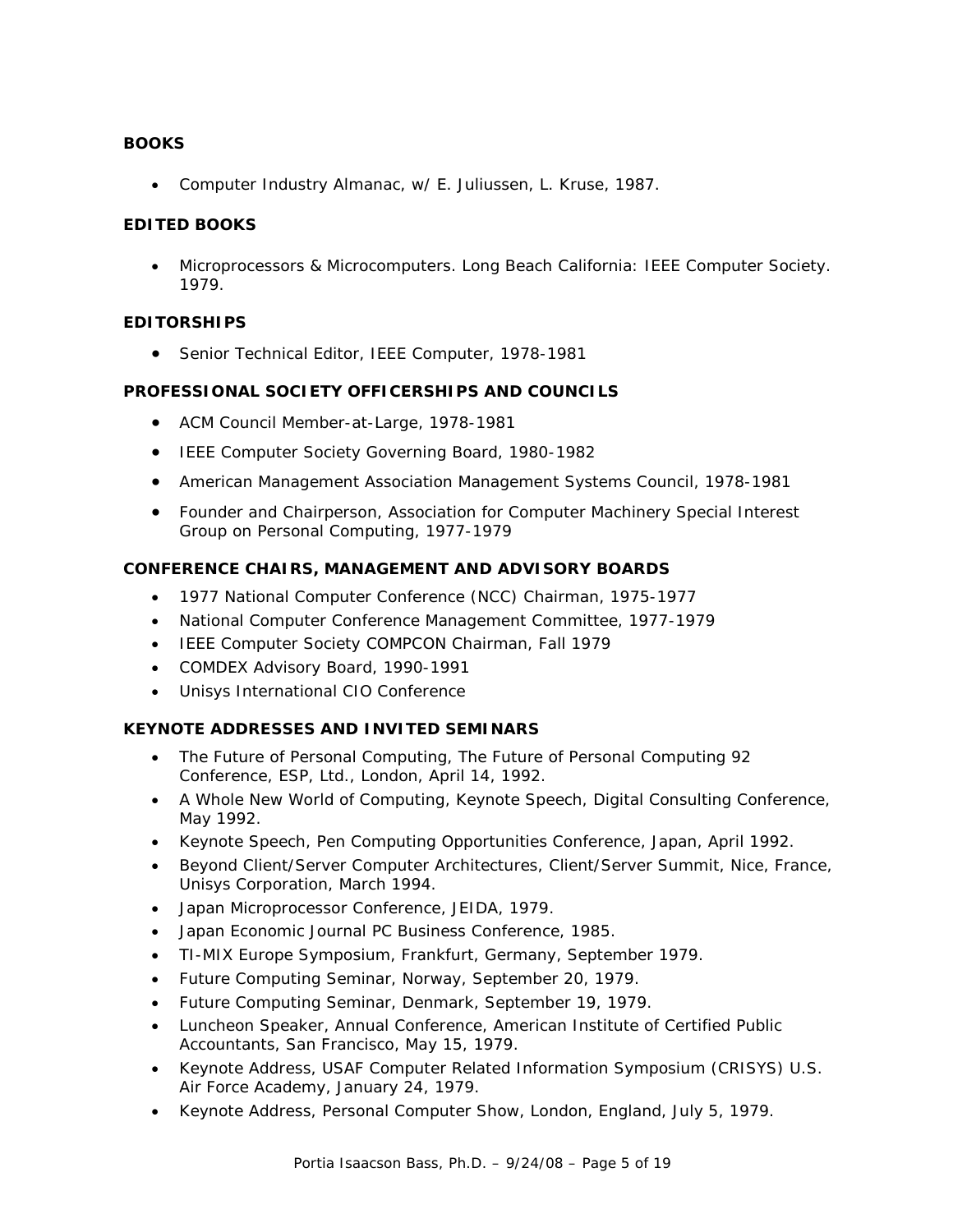- Keynote Address, Intl. Microcomputer Applications Conference, Tokyo, Japan, November 16, 1978.
- Luncheon Speaker, ACM-SIGMOD International Conference on Management of Data, Austin, Texas, May 31, 1978.
- Keynote Address, Annual Motorola Technical Review, November 2, 1977.
- Personal Computing: An Idea Whose Time Has Come, Personal Computing Exposition, New York, October 29-30, 1977.
- Personal Computing: A Business Perspective, Data Processing Management Association Annual Conference, Washington, D.C., October 10, 1977.
- Personal Computing Evening Keynote Address, IEEE COMPCON, Washington, D.C., September 8, 1977.
- Home Computers, Heart-of-Texas DPMA Annual Meeting, Banquet Speaker, March 1977.

# **INVITED SEMINARS AND SPEECHES**

- A Glimpse of the Future: IT Then, CIO Conference Speech, March 11, 1992.
- Changing Business through Technology Pen Computing, COMDEX/Spring, April 8, 1992.
- The Personal Computer: Challenge to Computer Engineering, Computer Science Lecture Series, Stanford University, May 16, 1979.
- The Organizational Crisis: Assessing the Impact of Minis, Micros and Distributed Systems, AMA, San Francisco, March 28, 1979.
- P.O.P.S., Inc., Montreal, September 1979.
- Morgan Stanley Personal Computer Forum, New Orleans, May 3, 1979.
- Personal Computing: A Little Past and a Lot of Future, Goddard Space Flight Center, Maryland, May 22, 1978.
- Invited Speaker, IEEE Computer Society, Orlando, Florida, May 25, 1978.
- Keynote Address, University of Denver, June 12, 1978.
- Personal Computing, Computer and Business Equipment Manufacturers Association (CBEMA), Washington, D.C., June 1, 1978.
- Rochester Chapter of ACM, Rochester, New York, May 15, 1978.
- NECON '78, DPMA, Hartford, Connecticut, April 20, 1978.
- Twenty-second Annual Data Processing Conference, University of Alabama, March 8, 1978.
- The Future of Retail Computer Stores, Panel Discussion, The First West Coast Computer Faire, April 1977.
- Dinky Computers are Changing our Lives, Banquet Speech, Second West Coast Computer Faire, March 3, 1978.

# **OTHER PROFESSIONAL ACTIVITES**

- Professional Development Seminars Organization by ACM Chapters, South Central ACM Regional Chapter Volunteer Training Workshop, October 23, 1976.
- Personal Computing, Dallas Chapter of the ACM, August 31, 1976.
- Personal Computing, Association for Systems Management, Dallas Chapter Meeting, August 10, 1976.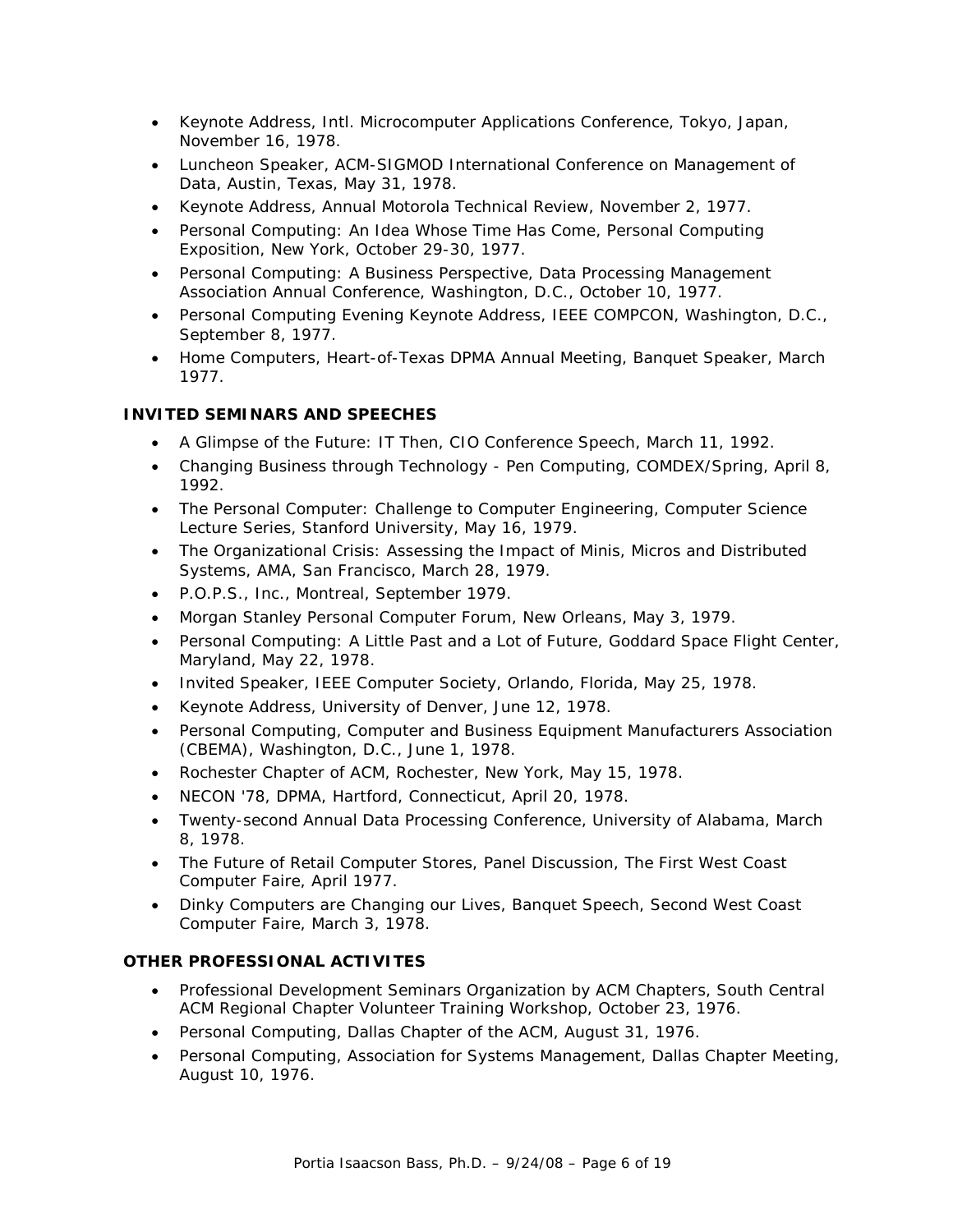- What's New in Programming Language Theory, Session Chairman, ACM Conference, October 1975.
- Honorary Fellow, Association of Computer Programmers and Analysts, 1977
- Past, Present, and Future, Panel Discussion, 1976 National Computer Conference, New York, June 1976.
- Advisory Board, University of Southern California Project to Predict the Social Impact of Personal Computers, NSF Funded, 1978-1979
- MECC Computer Literacy Project Advisory Board, 1981-1983
- Structured Programming, DPMA Regional Conference, Texas, November 6, 1975.
- A Survey of Structured Programming Concepts, Fort Worth ACM, May 1975.

### **COMPUTER INDUSTRY COLUMNS AND ADVISORY BOARDS**

- Columnist and Contributing Editor, *Computer Reseller News* (the computer industry's leading trade publication), 1982-1997 (intermittently)
	- o Business Intelligence, Computer Reseller News, October 1997.
	- o Internet Beamed from Satellite Direct to User, Computer Reseller News, September 1997.
	- o Wireless Internet, Computer Reseller News, August 1997.
	- o Visual Basic Opportunity, Computer Reseller News, July 1997.
	- o Another Step towards Digital Pen and Paper, Computer Reseller News, June 1997.
	- o Digital Cameras, Computer Reseller News, May 1997.
	- o Remembering 1982, Computer Reseller News, May 1997
	- o What Sun Doesn't Tell You About Java, Computer Reseller News, April 1997.
	- o Mathematica, Computer Reseller News, March 1997.
	- o Will Emerging Technologies Ever Stop, Computer Reseller News, February 1997.
	- o FrontPage Is a New Era in Web Development, Computer Reseller News, January 1997.
	- o Survey of Emerging PC Storage Technologies, Computer Reseller News, October 1996.
	- o Expert Systems in PC Distribution, Computer Reseller News, September 1996.
	- o Emerging Technology Reviews, Computer Reseller News, August 1996.
	- o Emerging Technology Reviews, Computer Reseller News, July 1996.
	- o Emerging Technology Reviews, Computer Reseller News, June 1996.
	- o Visual C++, Computer Reseller News, May 1996.
	- o In Search of Java Applets, Computer Reseller News, April 1996.
	- o Internet/Microsoft Integration Seen As Best Strategy, Computer Reseller News, Page 59, March 18, 1996.
	- o Two New Digital Pens, Computer Reseller News, March 1996.
	- o Network "Computers": Sun's Java is Native Language, Computer Reseller News, Page 65, March 11, 1996.
	- o Visual Basic 4.0 Meets VCR, Computer Reseller News, Page 56, February 26, 1996.
	- o The Final Frontier: Internet Apps Reach for the Stars, Computer Reseller News, Page 61, February 5, 1996.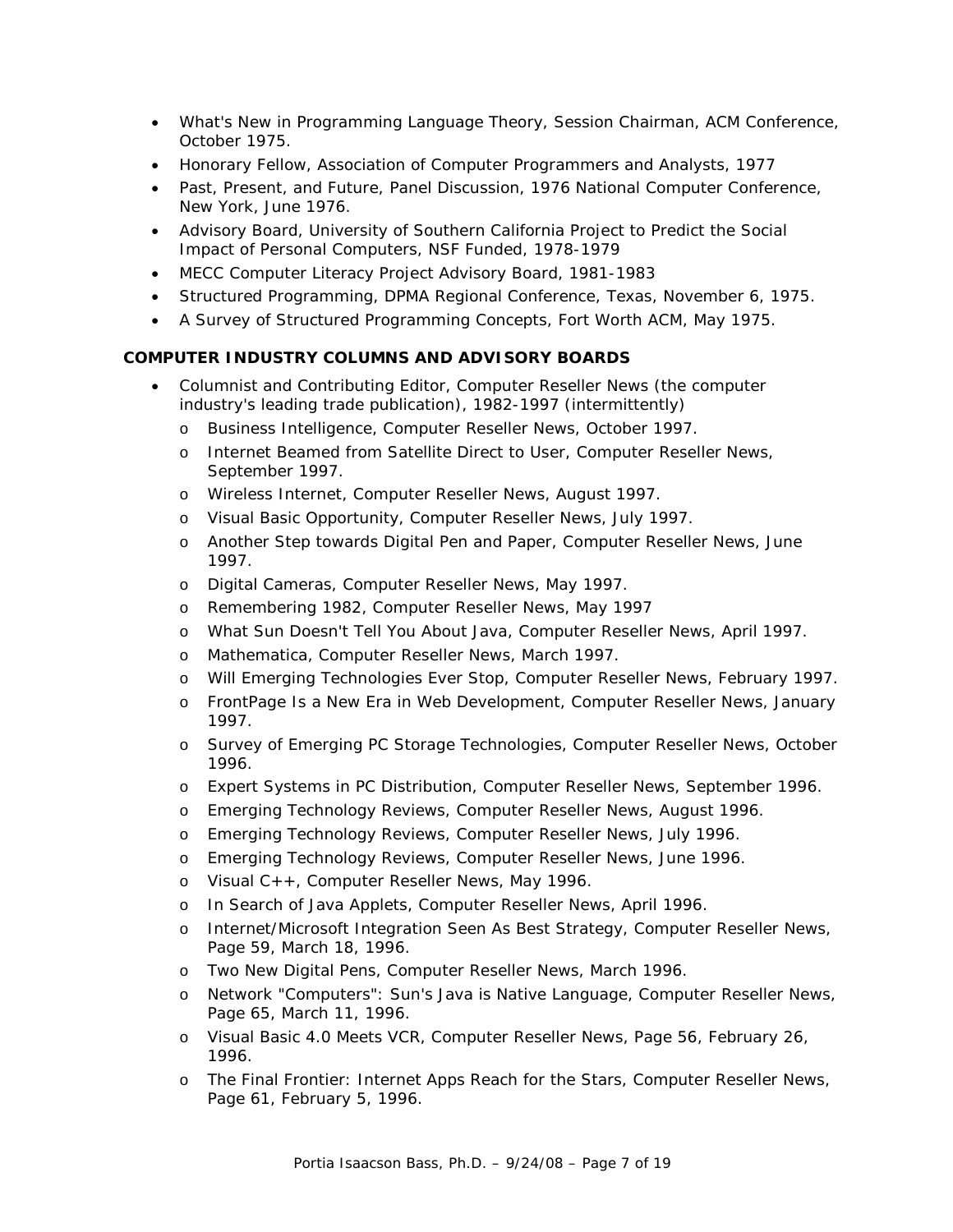- o Windows Programming Meets the Internet in Many Ways, Computer Reseller News, Page 106, January 29, 1996.
- o Lotus' ScreenCam: Making of a Movie, Computer Reseller News, Page 71, December 4, 1995.
- o VARs Could be Stars in Lotus ScreenCam Movies, Computer Reseller News, Page 74, November 27, 1995.
- o Our Notebook Computer Dreams Coming to Fruition, Computer Reseller News, Page 80, October 16, 1995.
- o Building the Best Little Network on Earth, From Scratch, Computer Reseller News, Page 65, September 25, 1995.
- o The World Wide Web Puts New Spin on Publishing for the Masses, Computer Reseller News, Page 58, September 4, 1995.
- o Getting Connected: How to Resell the World Wide Web, Computer Reseller News, Page 59, August 28, 1995.
- o World Wide Web Puts New Spin on Publishing for the Masses, Computer Reseller News, Page 53, July 17, 1995.
- o Components: Breath of Fresh Air for Software, Computer Reseller News, Page 64, June 19, 1995.
- o Software Developers May Learn to Like Living Life in an "Office" Environment, Computer Reseller News, Page 57, May 29, 1995.
- o Wildfire's Telephony Assistant May be Your New best Friend, Computer Reseller News, Page 63, May 1, 1995.
- o Entering an Era Where Phone Calls Can Spread Like Wildfire, Computer Reseller News, Page 57, April 24, 1995.
- o On-line Help: PC's Next Great Breakthrough?, Computer Reseller News, Page 52, March 20, 1995.
- o Notebook Technology is Growing by Leaps and Bounds, Computer Reseller News, Page 60, March 6, 1995.
- o More Than a Name: Cyberphone Is Our Worldwide Workplace, Computer Reseller News, Page 56, January 23, 1995.
- o Search Goes On for Best Windows 95 PC with Pen, Computer Reseller News, Page 51, November 21, 1994.
- o Windows 95 Gives Blessing to Union of PCs and Telephones, Computer Reseller News, Page 61, November 14, 1994.
- o PC Card Software: Puzzles of Installation, Distribution, Computer Reseller News, Page 77, October 24, 1994.
- o Sound Proposition: Adding Audio to Mobile Computers, Computer Reseller News, Page 94, September 19, 1994.
- o Client/Server Software Brings About Meeting of Minds, Computer Reseller News, Page 73, August 2, 1994.
- o Integrated PCMCIA Peripherals Enjoy Rapid Growth in Popularity, Computer Reseller News, Page 88, August 1, 1994.
- o Reader/Writers Inspire a New Type of Desktop-Mobile Link, Computer Reseller News, Page 49, July 4, 1994.
- o Optical Technology Could Be Answer to Widening Storage Gap, Computer Reseller News, Page 64, May 30, 1994.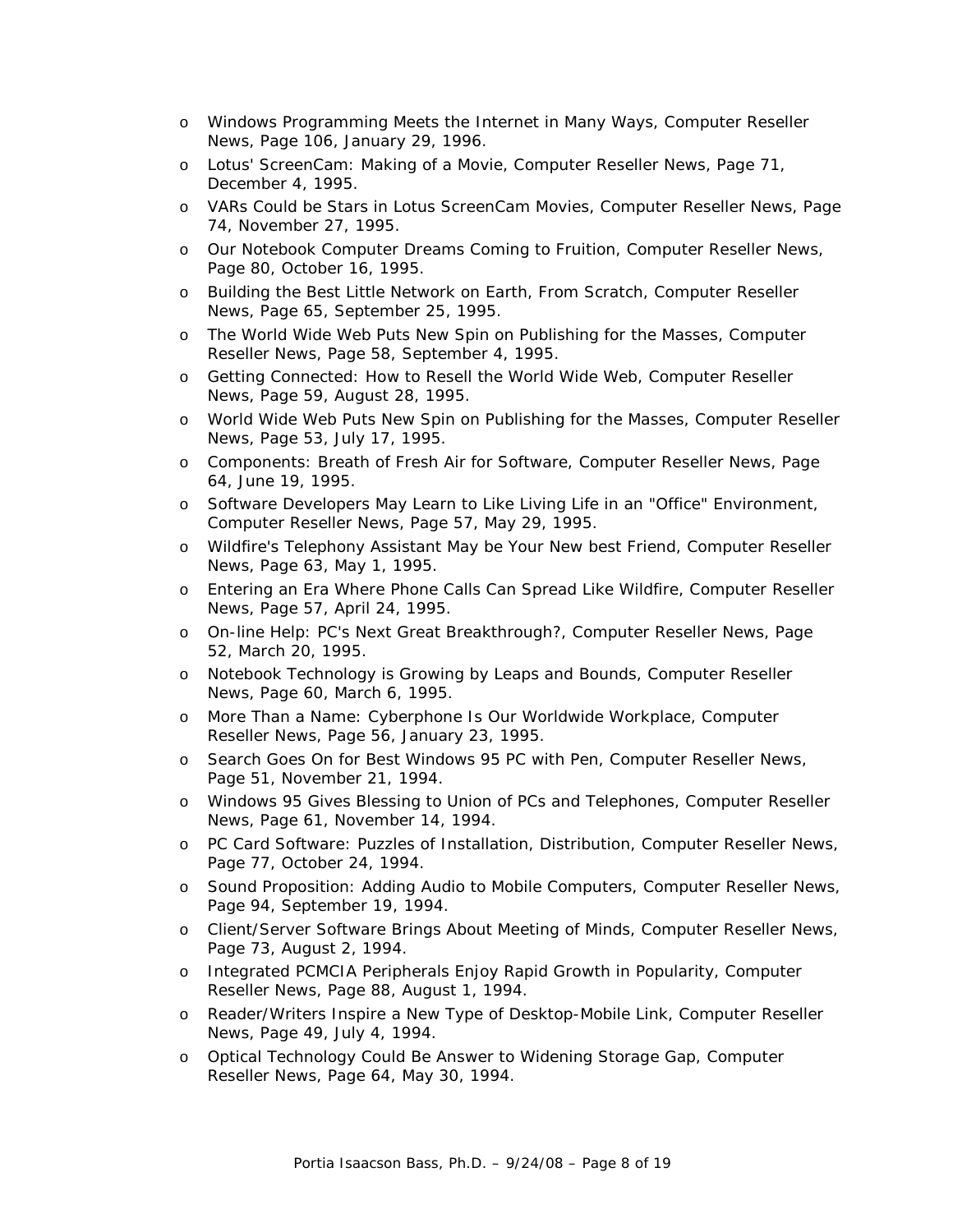- o Fledgling 1.8-inch Drive Market Begins to Take Wing, Computer Reseller News, Page 65, April 18, 1994.
- o Multimedia Defined Computer Reseller News, Page 60, February 21, 1994.
- o Will 1994 Turn Out to be the Year of the PDA-Market Boom or Bust?, Computer Reseller News, Page 57, January 24, 1994.
- o The Future of IT-Counting Down to the 21st Century, Computer Reseller News, Page 82, December 13, 1993.
- o Phoning Home Will Never, Ever Be the Same, I Hope, Computer Reseller News, Page 80, November 15, 1993.
- o E-mail: Unplugged at Last, Computer Reseller News, Page 63, March 28, 1994.
- o "Notebase," Could This Be the Next Killer Application?, Computer Reseller News, Page 56, October 11, 1993.
- o Flash Memory Positioned Between RAM, Hard Disks, Computer Reseller News, Page 58, September 6, 1993.
- o The Future of Mass Storage Lies in the (PCMCIA) Cards, Computer Reseller News, Page 46, August 2, 1993.
- o Electronic Ink Emerges as a Launchpad of the Future, Computer Reseller News, Page 62, June 28, 1993.
- o Rise of Heavy-Duty Systems, Computer Reseller News, Page 68, May 24, 1993.
- o Ask Portia Column, Computer Reseller News (CRN), 1982-1985.
- Columnist, *CIO Magazine*, 1992-1994
	- o Meeting Expectations, CIO Magazine, Page 104, July 1994.
	- o High Wireless, CIO Magazine, Page 92, May 15, 1994.
	- o The Promise of PDAs, CIO Magazine, Page 64, April 15, 1994.
	- o On the Road: Taking I.T. With You, CIO Magazine, Page 74, March 15, 1994.
	- o Beyond Client/Server, CIO Magazine, Page 74, February 15, 1994.
	- o A Telephone for the 21st Century, CIO Magazine, Page 86, November 1, 1993.
	- o Why You Need the Card, CIO Magazine, Page 82, September 1, 1993.
	- o The Fourth Era, CIO Magazine, July 1993.
	- o A Programming Dream, CIO Magazine, Page 68, June 1993.
	- o The Vision Thing, CIO Magazine, Page 72, April 1993.
	- o Now You See It…, CIO Magazine, Page 68, February 1993.
	- o That Wonderful Year, CIO Magazine, Page 68, December 1992.
	- o Removing the Ties that Bind, CIO Magazine, Page 60, October 1992.
	- o Illusions of Multimedia, CIO Magazine, Page 68, September 1992.
	- o The Big Picture, CIO Magazine, Page 64, July 1992.
	- o IT to the Front, Please!, CIO Magazine, Page 62, May 1992.
- Columnist, *OEM Magazine*, 1994-1996
	- o Jumpin' to the Java Jive, OEM Magazine, Page 78, April 1996.
	- o The Mainframe's Last Stand, OEM Magazine, Page 90, February 1996.
	- o Browsers Here, There & Everywhere, OEM Magazine, Page 87, December/January 1996.
	- o Win 95's Objects Will Make Waves, OEM Magazine, Page 71, October 1995.
	- o Publish or Perish, OEM Magazine, Page 85, September 1995.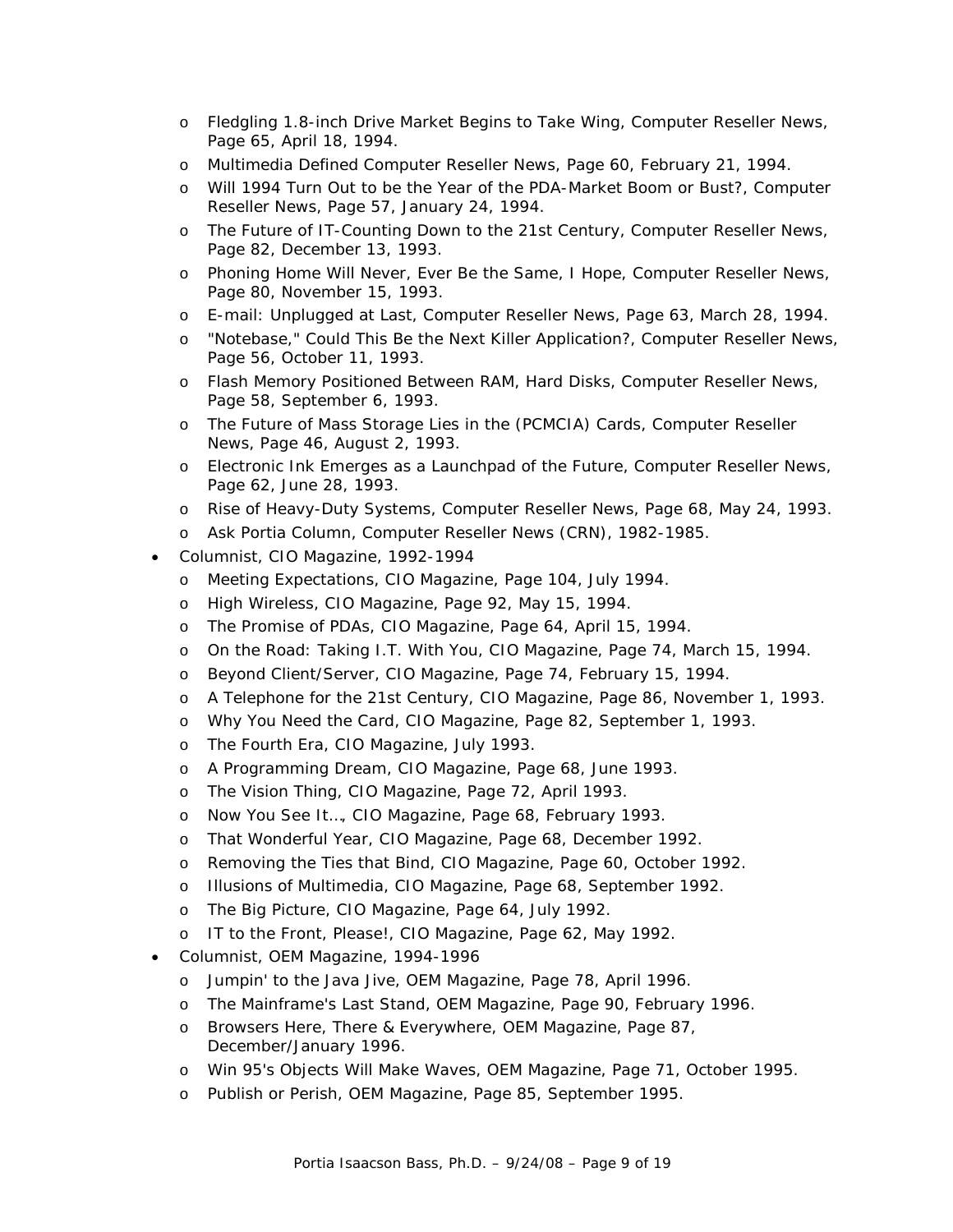- o The Next Little Big Thing, OEM Magazine, Page 78, July/August 1995.
- o I Hear the Cyberphone Ringing, OEM Magazine, Page 81, May 1995.
- o Digital Pens Take Aim…Again, OEM Magazine, Page 61, April 1995.
- o Take a Notebook Computer and a Pen, OEM Magazine, March 1995.
- o Back to the (Windows) Future, OEM Magazine, Page 71, February 1995.
- o PCs Fill the Air with Soundwaves, OEM Magazine, Page 69, January 1995.
- o PCMCIA Combo Dreams, OEM Magazine, November 1994.
- o Dream Floppy: Where are You?, OEM Magazine, Page 51, October 1994.
- Wireless Fact; Wireless Fiction, OEM Magazine, Page 86, July/August 1994.
- o Towards a Unified Performance Testing Theory, OEM Magazine, Page 77, June 1994.
- o The 1998 PC-Card Olympics, OEM Magazine, Page 100, May 1994.
- o In Defense of Lesser Media, OEM Magazine, Page 84, April 1994.
- o Beyond Mere Megabytes, OEM Magazine, Page 93, March 1994.
- o The Power of "Enk", OEM Magazine, Page 93, February 1994.
- o The Phone, Circa 2001, OEM Magazine, Page 125, November 1993.
- o Better Play Your Cards Right, OEM Magazine, Page 101, October 1993.
- o Shifting \$Chips, OEM Magazine, May 1993.
- o Choosing Chips for the Road, OEM Magazine, Page 98, July 1993.
- Contributing Editor and Advisory Board, *Datamation*, 1977-1979
	- o Distributed Personal Computers, Datamation, May 1978
	- o Computer Stores, Datamation, April 1978
	- o Introduction to Personal Computing, Datamation, March 1978
	- o Personal Computing and Change in Data Processing, Datamation, February 1978
	- o Small Business Applications of Personal Computers, Datamation, January 1978
	- o Reliability and Maintenance of Personal Computers, Datamation, December 1977
	- o The Digital Information Utility, Datamation, November 1977
	- o Home Computers, Datamation, October 1977
- Associate, *Byte Magazine*, 1977-1979

### **SUPERVISED AND/OR AUTHORED NEWSLETTERS**

- Cards & Slots: PCMCIA Market Letter, published monthly by Dream IT, July-1994 -- July 1995.
- PCMCIA Forecast Database, 1994.
- Future Views, Newsletter, April 15-January 15, 1986.
- Future Computing Illustrated, monthly from July 1980 to June 1982.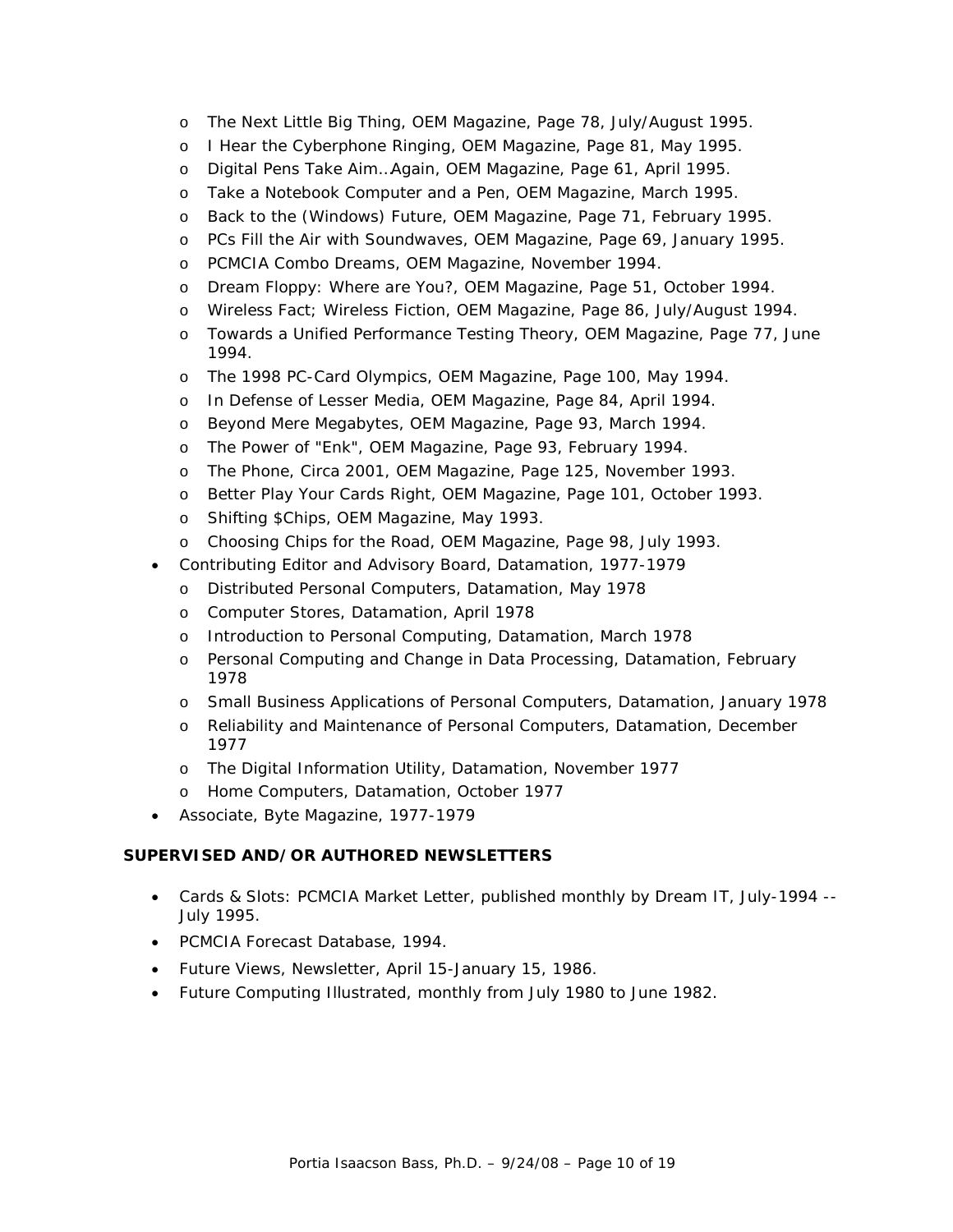### **SUPERVISED AND/OR AUTHORED MARKET RESEARCH STUDIES**

- Pen-PC Reference Report vol. 1-5 and Update Service, 1991-1994.
- The Next Wave in PC Distribution, BIS, 1991-1992.
- New Desktop Advisory Service: Big Picture, w/ W. Ablondi, BIS, July 17, 1990 October 1991.
- New Desktop Advisory Service: Research Notes & Presentations, w/ W. Ablondi, BIS, February 28 - October 1991.
- New Desktop Advisory Service: Strategic Planning Foundations, w/ W. Ablondi, BIS, July 6, 1990.
- Future Think Companies, First Edition, w/ J. Ray, 1989.
- Future Think Companies, w/ J. Ray, K. Bobo, 1989.
- Future Thinker, July 21, 1988 -- November 17, 1989
- Future Think Experts, w/ J. Ray, K. Bobo, 1989.
- Future Think Live Seminars, 1989.
- Analysis of Value Added Resellers: Doing Business as a VAR, w/ E. Arnesen, January 1986.
- IC Usage: Personal Computer Companies, w/ D. Wilson, February 1986.
- Software Forecast: 1st Qtr 1986, w/ E. Juliussen, H. Uribe, J. West, March 1986.
- Future Directions: The Decision Tool for Personal Computer Management, w/ E. Juliussen, February 1986.
- Personal Computer Manufacturers, w/ T. Williams, February 1986.
- VAR TRACK: 4Q 1985 3Q 1986, w/ L. White, March 1986.
- The IBM RT PC: Technology & Market Impact, w/ L. Lundquist, April 1986.
- Home Views, w/ H. Uribe, N. Wilson, 1985.
- Technology Hardware, Newsletter, December 1985.
- Office Personal Computer 1984 Customer Survey: Final Report, w/ W. F. Ablondi, April 1985.
- Home Computers: Hardware, w/ H. Uribe, J. Schmidt, W. Ablondi, January 1985.
- Distribution Views, Newsletter, January-December 1985
- Personal Computer VAR Programs & Policies, w/ E. Arnesen, February 1985.
- Personal Computer Manufacturing Costs Volume 1, w/ D. Wilson, February 1985.
- Office Personal Computers: Software Markets, w/ P. Park, E. Juliussen, March 1985.
- Consumers & Computers: Fourth Quarter 1984 Market Analysis, w/ T. Williams, March 1985.
- Personal Computer Manufacturing Costs Volume 2, w/ D. Wilson, March 1985.
- Personal Computer Manufacturing Costs Volume 3, w/ D. Wilson, March 1985.
- Vertical Markets: An Overview, w/ L. Windham, April 1985.
- Personal Computer Peripherals: Printers & Plotters, w/ T. Riggins, E. Juliussen, April 1985.
- Multiuser Systems & Software, w/ L. Lundquist, May 1985.
- Accounting & Business Administration Software Markets, w/ G.J. Weinnig, W.F. Ablondi, May 1985.
- Opportunities in Large Organizations, w/ T. Williams, June 1985.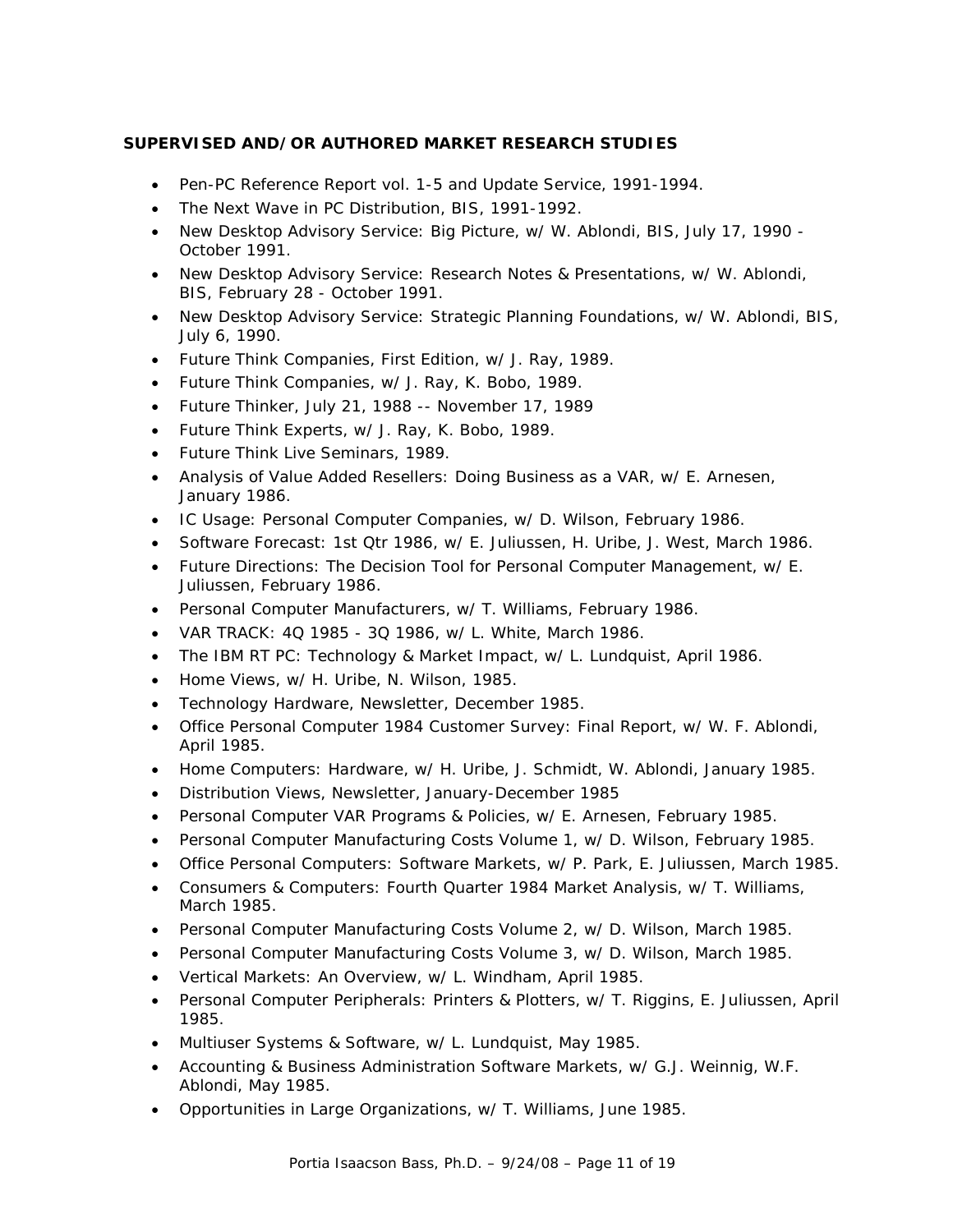- Consumers & Computers: Market Opportunities in the Home, w/ H. Uribe, W.F. Ablondi, June 1985.
- Office Buying Patterns, w/ M.M. McKee, W.F. Ablondi, June 1985.
- Opportunities in Small & Medium Businesses, w/ T. Williams, June 1985.
- Vertical Markets: Real Estate, w/ L. Windham, June 1985.
- Artificial Intelligence & Personal Computers Forum, Dallas, June 10-11, 1985.
- Hardware Trends: 16-& 32-bit Microprocessors, June 1985.
- Vertical Markets: Accountants & Bookkeepers, w/ L. Windham, June 1985.
- Personal Computer Peripherals: Mass Storage Devices & Media, w/ E. Juliussen, July 1985.
- Vertical Markets: Medicine, w/ J. Cross, July 1985.
- Personal Computer Distribution Channels: Distributors, w/ G. de Miranda, August 1985.
- Vertical Markets: Law, w/ J. Cross, August 1985.
- Vertical Markets: Manufacturing, w/ G. Weinnig, August 1985.
- Vertical Markets: Banking & Finance, w/ G.J. Weinnig, August 1985.
- VARs USA: Profiles of Value Added Resellers, Volumes 1, 2 & 3, w/ E. Arnesen, August 1985.
- Vertical Markets: Insurance, w/ G. J. Weinnig, September 1985.
- Vertical Markets: Retail, Wholesale & Distribution, w/ J. Cross, September 1985.
- Personal Computer Peripherals: Add-in Boards, Modems, Monitors & Input/Output Devices, w/ T. Riggins, September 1985.
- Personal Computer Aftermarket Opportunities, w/ P. Park, September 1985.
- Forecast Report: Third Quarter 1985, w/ E. Juliussen, J. West, 1985.
- Hardware Views, w/ L. Kruse, S. Kunkle, 1985.
- Future Views, w/ E. Juliussen, 1985.
- Storeboard: Peripherals Report, w/ E. Juliussen, October 1985.
- Vertical Markets: Scientists, Engineers & Architects, w/ G. J. Weinnig, October 1985.
- Vertical Markets: Restaurants & Hotels, w/ J. Cross, October 1985.
- VARs' Product Flow: 1985, w/ E. Arnesen, October 1985.
- Personal Computer Manufacturing Costs Volume 4, w/ D. Wilson, November 1985.
- Personal Computer Manufacturing Costs Volume 5, w/ D. Wilson, November 1985.
- Personal Computers in Communications, w/ L. Lundquist, November 1985.
- Personal Computer Manufacturing Costs Volume 6, w/ D. Wilson, December 1985.
- Hardware Trends: Semiconductor Memory, w/ L. Kruse, D. Wilson, December 1985.
- Competitive Analysis of Leading Companies, w/ T. Williams, December 1985.
- Analysis of Market Dynamics, w/ W. F. Ablondi, December 1985.
- End Users: The Next Wave, w/ J. West, December 1985.
- Service & Support, w/ J. Maddox, T. Williams, December 1985.
- Personal Computer Distribution Channels: An Overview, w/ L. Hardy White, E. Arnesen, December 1985.
- Graphics for Personal Computers, w/ H. Taub, December 1985.
- UNIX, XENIX, and Personal Computers, San Francisco, February 21-22, 1985.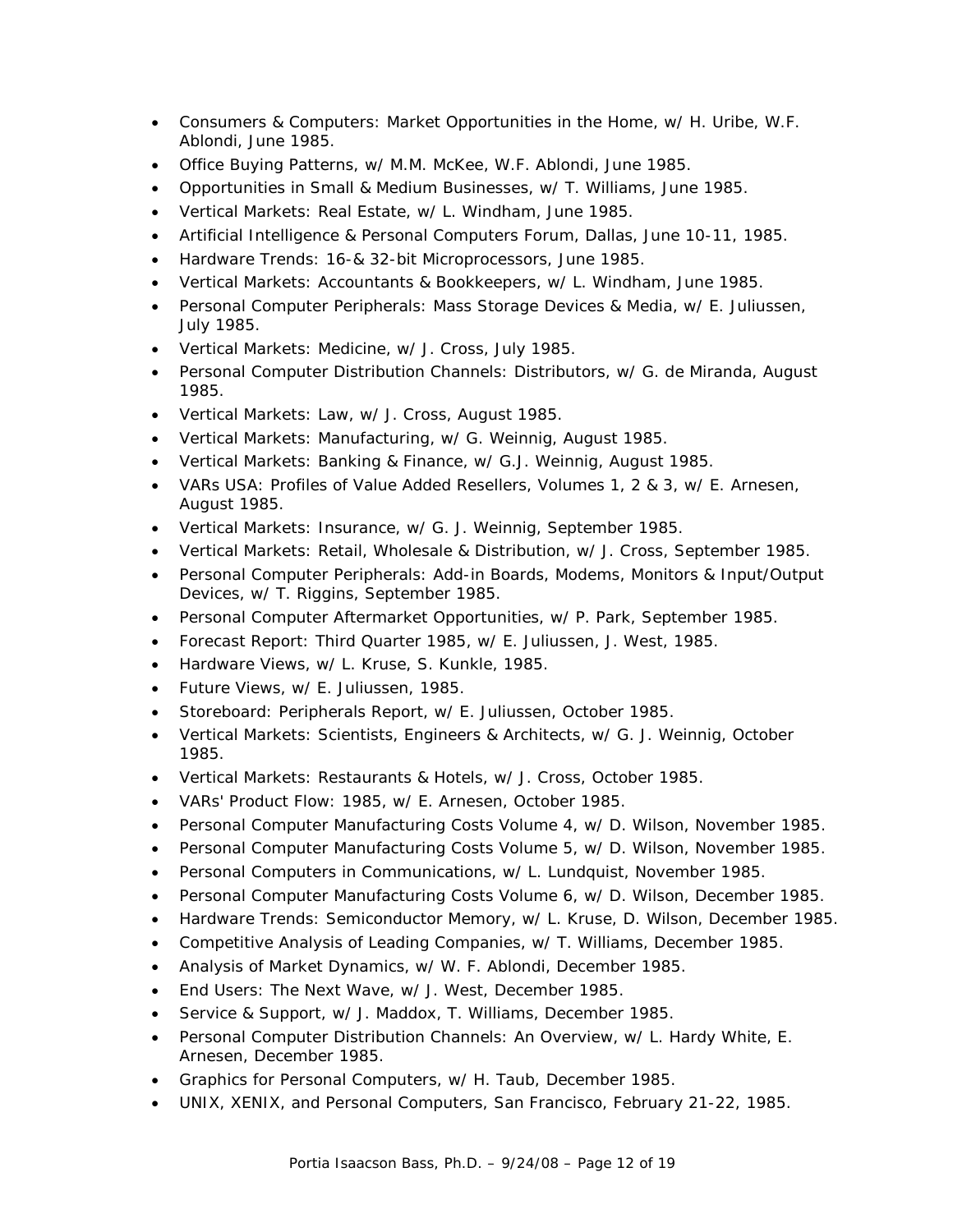- Home Information Systems & Software, White Plains, May 13-14, 1985.
- VARs 85: VARs Speak Out!, Newton, October 21-22, 1985.
- PC/MIS Managers Speak Out!, Dallas, December 9-10, 1985.
- Technology Views, Newsletter, January-July 1984.
- Wholesalers USA, w/ A.M. Brown, March 1984.
- Home Computers: A Market Overview 1984, w/ E. Juliussen, March 1984.
- Office Personal Computers: A Market Overview 1984, w/ E. Juliussen, May 1984.
- Distribution Strategies: Office Personal Computer Hardware and Software, w/ L. Windham, W.F. Ablondi, July 1984.
- Home Computers: Software, w/ E. Juliussen, August 1984.
- The Robot Report:
	- o Volume 1, Introduction and Marketing, w/ D. Wilson, August 1984.
	- o Volume 2, Technology, w/ D. Wilson, August 1984.
	- o Volume 3, Technology: Selected Topics, w/ D. Wilson, August 1984.
	- o Volume 4, Detailed Design Example, w/ D. Wilson, August 1984.
	- o Volume 5, Bibliography, w/ D. Wilson, August 1984.
- Home Computers: Distribution, w/ E. Juliussen, October 1984.
- VARs USA: Profiles of Value Added Resellers October 1984, Volumes 1, 2 & 3, w/ E. Arnesen, October 1984.
- Dealer Plan Review and Analysis: 1984, October 1984.
- Office Products Dealers Survey: 1984, w/ T.A. Williams, October 1984.
- Home Computers: Consumers, w/ T. Parks, November 1984.
- Office Personal Computer Systems Manufacturers: Analyses & Profiles, w/ L. Lundquist, W.F. Ablondi, November 1984.
- Personal Computer Peripherals: Distribution Channels, w/ E. Juliussen, December 1984.
- Office Personal Computers: The Customers, w/ W.F. Ablondi, December 1984.
- Computer Stores USA, Volumes 1, 2 & 3, w/ T.A. Williams, December 1984.
- Retail Views, Newsletter, January-December 1984.
- Office Views, Newsletter, January 84-December 85.
- Software Views, Newsletter, January-November 1984.
- Personal Computer Distribution Channels: Mass Merchants & Mail Order, w/ G. de Miranda, May 1984.
- IBM PCjr Market Forum, San Francisco, January 19-20, 1984.
- Office Personal Computer Software Market Forum, San Francisco, January 16-17, 1984.
- IBM PC Market & PC Tech Day, April 4, 1984.
- Computer Dealer Policies Forum, Los Angeles, March 5-6, 1984.
- Home Computer Market Forum, San Francisco, May 3-4, 1984.
- MacForum, San Francisco, June 21-22, 1984.
- Home Computer Distribution Forum: Channels to the Customer, San Francisco, July 19-20, 1984.
- RETAIL84: Focus on Computer Specialty Channels, San Francisco, June 25-26, 1984.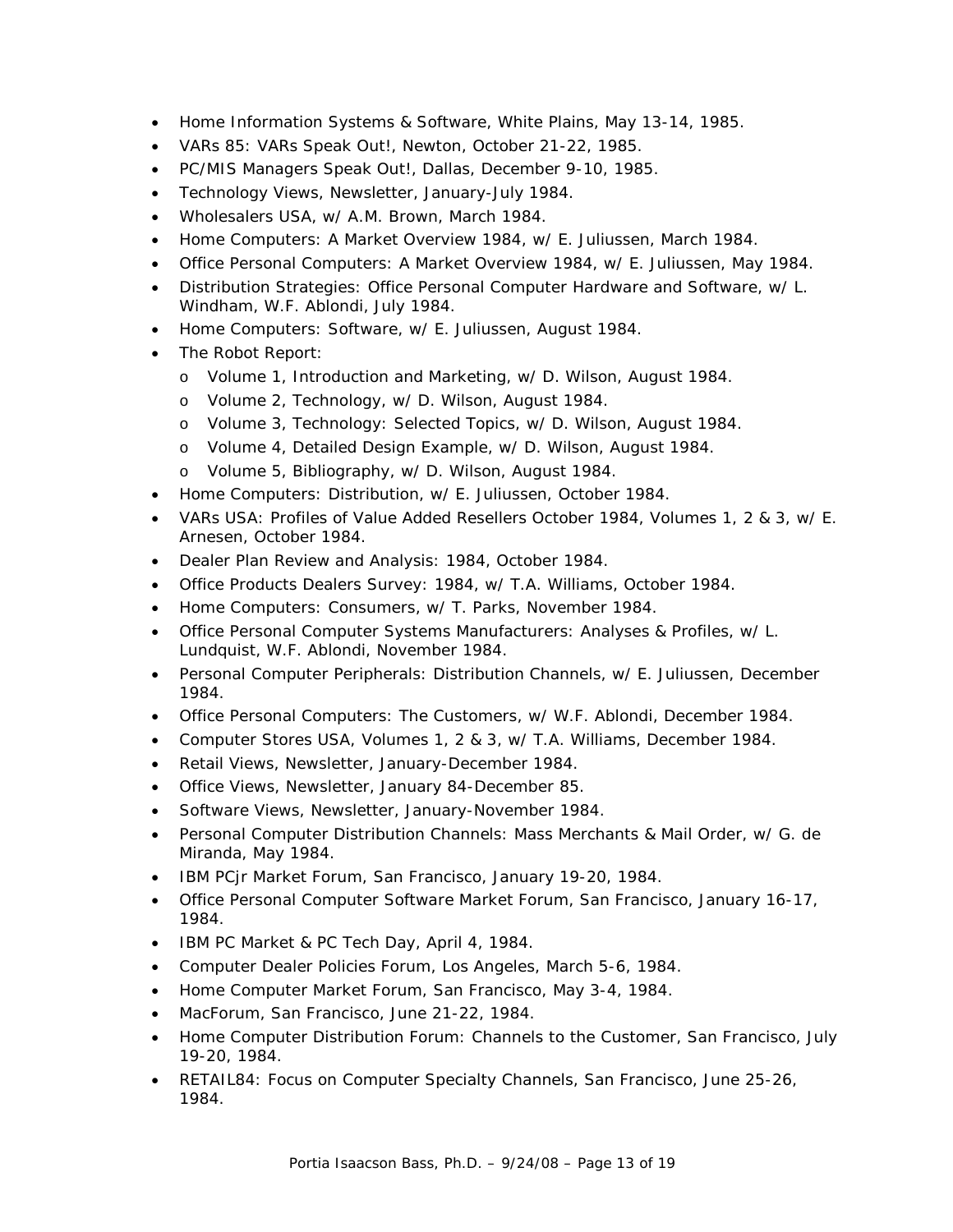- Personal Computer Industry Tutorial: Opportunities & Pitfalls, Dallas, September 19-20, 1984.
- Analysis of Computer Stores: First Quarter 1983, w/ W.F. Ablondi, March 1983.
- Computer Stores USA: Profiles & Directories, Volumes 1 & 2, June 1983.
- Software Store Survey: Fall 1983, w/ E. Juliussen, December 1983.
- Fortune 1000 Personal Computer Market Report, w/ M. Stone, H. Kinne, E. Juliussen, November 1983.
- **The Storeboard Report:** 
	- o Storeboard: Software Report, w/ E. Juliussen, July 1985.
	- o Storeboard: Personal Computer Report, w/ E. Juliussen, October 1985.
	- o Storeboard: Geographic Report, w/ E. Juliussen, May 1985.
	- o Storeboard: January 1984, w/ E. Juliussen, March 1984.
	- o Storeboard: February 1984, w/ E. Juliussen, April 1984.
	- o Storeboard: March 1984, w/ E. Juliussen, May 1984.
	- o Storeboard: July 1984, w/ E. Juliussen, September 1984.
	- o Storeboard: August 1984, w/ E. Juliussen, October 1984.
	- o Storeboard: September 1984, w/ E. Juliussen, November 1984.
	- o Storeboard: April 1984, w/ E. Juliussen, June 1984.
	- o Storeboard: May 1984, w/ E. Juliussen, July 1984.
	- o Storeboard: June 1984, w/ E. Juliussen, August 1984.
	- o Storeboard: October 1984, w/ E. Juliussen, December 1984.
	- o Executive Summary: Storeboard 1984, w/ E. Juliussen, October 1984.
	- o Storeboard Report: Fall 1983, w/ E. Juliussen, October 1983.
	- o Storeboard Report: Fall 1983 Addendum 1, w/ E. Juliussen, December 1983.
	- o Storeboard Report: Fall 1983 Addendum 2, w/ E. Juliussen, December 1983.
- Office Personal Computer Software Market Report, w/ W.F. Ablondi, October 1983.
- Computer Stores USA: Profiles & Directories, Volumes 1 & 2, December 1983.
- IBM PC Compatible: Software/Hardware Market Forum, January 31-February 2, 1983.
- Personal Computer Retail Market Forum, Dallas, February 23-25, 1983.
- The Fortune 1000 Personal Computer Market Forum, San Francisco, March 21-23, 1983.
- Personal Computer Software Industry Forum '83, Dallas, March 29-31, 1983.
- Personal Computer Industry Report, w/ E. Juliussen, W. Ablondi, July 1983.
- Personal Computer Industry Report Vol. 2, w/ E. Juliussen, W. Ablondi, July 1983.
- Second Annual Home Computer Market Forum, San Francisco, August 29-31, 1983.
- IBM PC Market & PC Tech Day, August 25, 1983.
- The Computer Store Business, Seminar, San Francisco, September 1, 1983.
- The Software Store Business, Mark Hopkins, San Francisco, September 2, 1983.
- Third Computer Retail Forum, San Diego, September 26-28, 1983.
- Portable/Battery-powered Computer Market Forum, San Diego, September 29-30, 1983.
- Software Store Business Report, w/ A. Brown, P. Inserra, October 1983.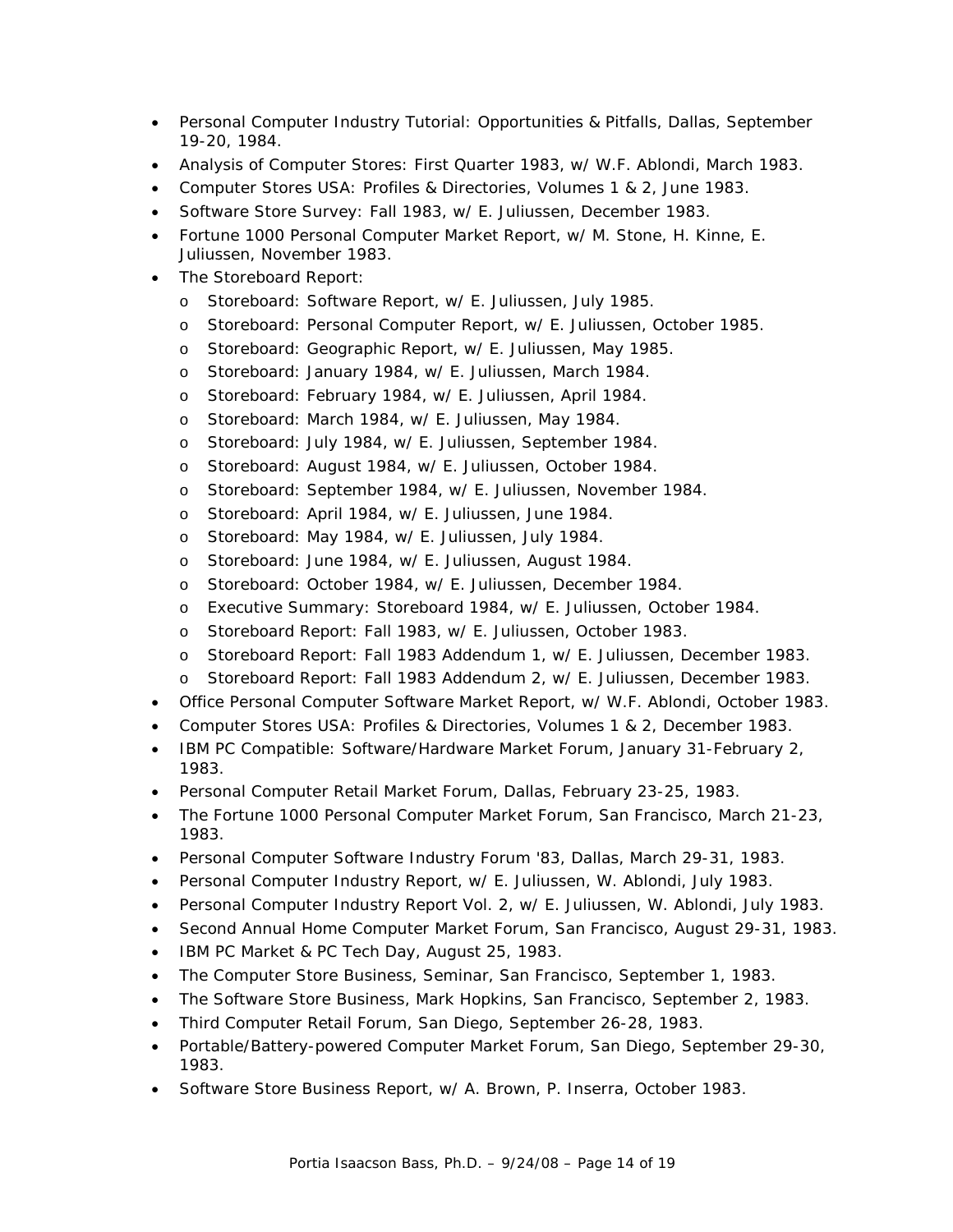- Software Distribution Channels Forum, Fort Lauderdale, November 3-4, 1983.
- Multi-User Systems and Local Area Networks Forum, San Diego, December 12-13, 1983.
- Opportunities & Pitfalls Seminar
	- o Opportunities & Pitfalls, Seminar, Dallas, October 25-26, 1983.
	- o Opportunities & Pitfalls, Seminar, Fort Lauderdale, October 31-November 1, 1983.
	- o Opportunities & Pitfalls, Seminar, San Diego, November 10-11, 1983.
	- o Opportunities & Pitfalls, Seminar, New York, June 2-3; Chicago, June 9-10; San Francisco, June 20-21, 1983.
	- o Opportunities & Pitfalls, Personal Computer Market Seminar, Dallas, August 23- 24, 1982.
- Analysis of Computer Stores, March 1982.
- How to Start Your Own Computer Software Store, July 1982.
- Personal Computer Software Market Analysis, October 1982.
- Personal Computer Educational Software Market Report, December 1982.
- Personal Computer Industry Views (Future Views), Newsletter, July 5, 1982- December 30, 1983.
- Personal Computer Software Industry Forum, Dallas, June 14-15, 1982.
- Personal Computer Peripherals and Local Networks Forum, Dallas, October 11-12, 1982.
- Home Computer Market Forum, Dallas, December 6-7, 1982.
- IBM's Billion Dollar Baby, w/ E. Juliussen, Fall 1981.

# **SELECTED OTHER ARTICLES AND CONFERENCE PRESENTATIONS**

- Market Talk: PCMCIA Advertising, IC Card Systems & Design, January/February 1995.
- Market Talk: What Are the Hot Sales Channels for PC Cards?, IC Card Systems & Design, November/December 1994.
- 1994: It's PCMCIA's Year-Oops!, IC Card Systems & Design, January/February 1994.
- Nomadic Information Technology, National Retail Federation Newsletter, March/April 1993.
- Wireless: A New Technology Wave, NCR Perspective, December 1992.
- Pen's Past, Present and Future, Mobile Office Magazine, March 1992.
- A Pen for All Reasons, Mobile Office Magazine, March 1992.
- Future Computing Presentation, AICPA Computer Services Conference, Orlando, Florida, May 21, 1981.
- Productivity, People, and Minis, Canadian Information Processing Society, Toronto, April 21, 1981.
- Future Computing Seminar, DPMA, Phoenix, Arizona, April 3, 1981.
- Professional Development Seminar, ACM, University of Southern California, March 14, 1981.
- Tomorrow's Personal Computers: What will the Future Hold?, Online Information Utilities '81 Conference, New York, March 3, 1981.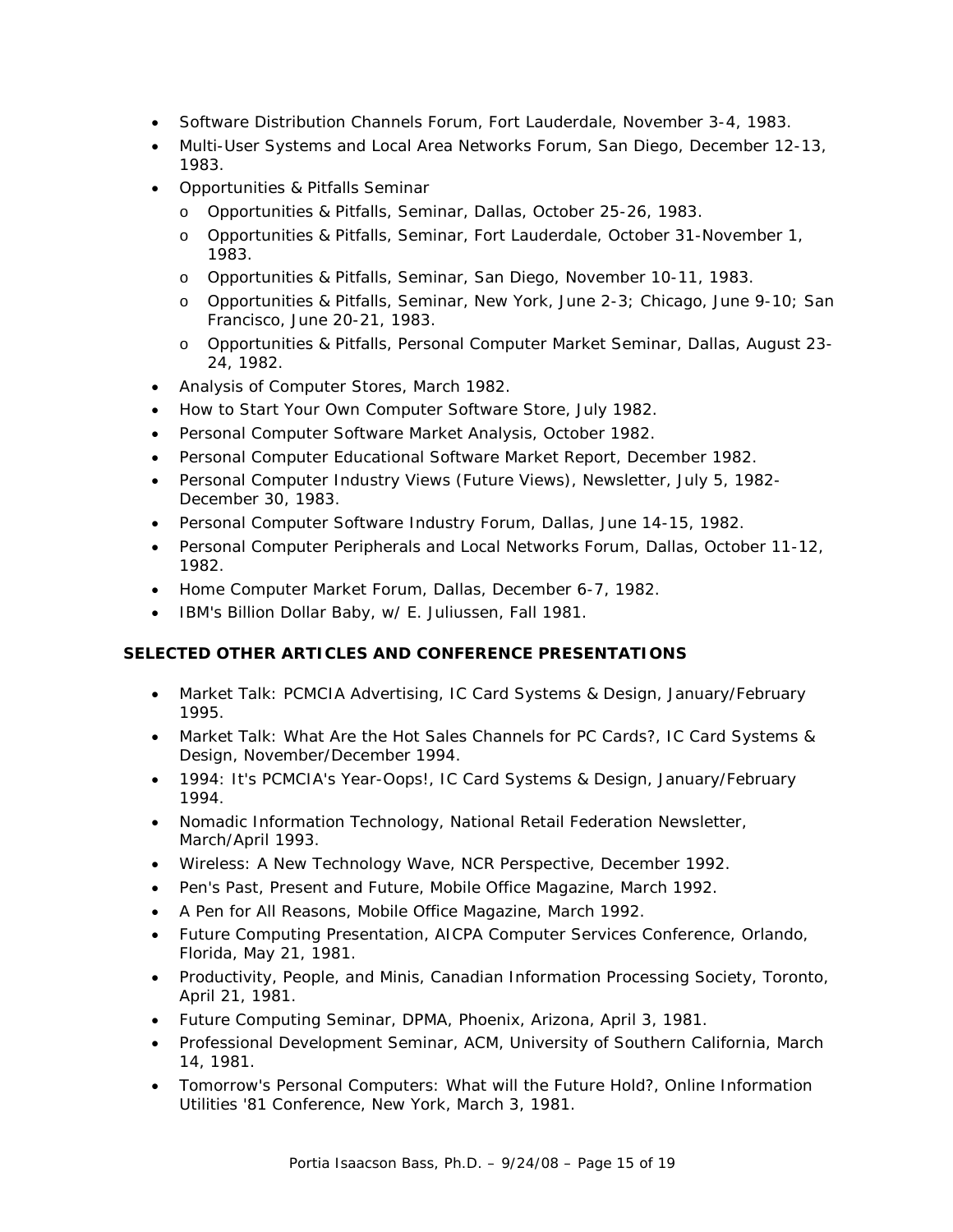- The ISO-Vendor Roundtable, Panel, COMDEX '80 Conference, Las Vegas, November 20, 1981.
- Computers by the Millions, School of Engineering and Computer Science Colloquium, California State University, Northridge, California, October 16, 1980.
- Micro Systems Trends in the U.S.A., 1980 Computer Show, London, July 24, 1980.
- Lecture, NOMDA Conference, New Orleans, July 11, 1980.
- Seminar, ACM, Madison, Wisconsin, June 7, 1980.
- Speaker, Third Annual Personal Computing Forum, New Orleans, May 28, 1980.
- Seminar, ACM, San Francisco, May 10, 1980.
- Seminar, University of Birmingham, Birmingham, Alabama, March 27, 1980.
- Future Systems Forum, Presentation, Data Processing Management Association, Phoenix, Arizona, March 3, 1980.
- Personal Computers in Education, Panel, ACM, Kansas City, Missouri, February 15, 1980.
- Presentation, Canadian Information Processing Society, Toronto, November 15, 1979.
- Applications: Computers by the Millions, AMA, Chicago, November 7, 1979.
- Personal Computers from Japan, Midcon/80 Conference Proceedings, November 1980.
- Business Personal Computer Trends in the USA, 1980 Microcomputer Show Proceedings of the Wembly Conference Centre, London, July 22-24, 1980.
- A Glimpse at Computer Stores in Japan, Computer Dealer, March 1979.
- Interface Age Editorial Conference, Computer Dealer, January/February 1979.
- Microcomputers, American Management Associations, The Organizational Crisis: Assessing the Impact of Minis, Micros and Distributed Systems, Chicago, August 9, 1978.
- Business Uses of Microcomputers, Popular Electronics, August 1978.
- Horizons Seminar, IBM, Speaker, Wayzata, Minnesota, July 11, 1978.
- The Personal Computer and Change in the Computer Industry, Interface Age, June 1978.
- Personal Computing Is More Than a Hobby, w/ J. Grimes, Interface Age, June 1978.
- Personal Computers and Social Change, Personal Computing Festival Proceedings, '78 National Computer Conference, June 1978.
- Computer Retailing, PERCOMP '78 PERCOMP, Long Beach Personal Computer Show, April 28, 1978.
- The Micro Store, Computer Retailing, October 1977.
- A Computer in Every Home, *ABACUS*, Pilot Issue, AFIPS, April 1977.
- Personal Computing: An Idea Whose Time Has Come, Guest Editorial, *BYTE*: The Small Systems Journal, February 1976.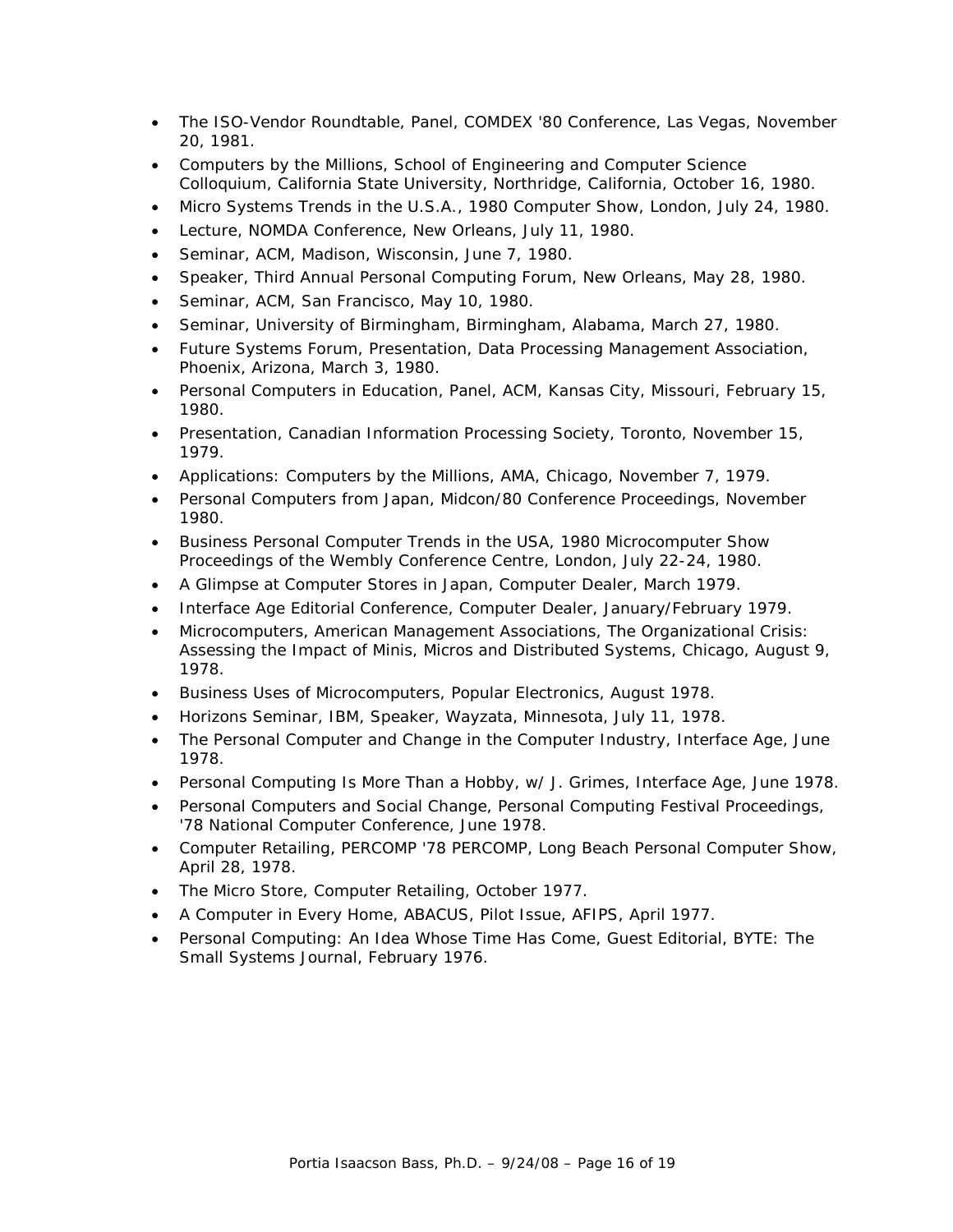# MOST SIGNIFICANT ENTREPRENEURIAL VENTURES AND PUBLICITY

### *Ventures*

- 1976: Founding partner in one of the first 20 computer stores in the USA and the first in the southwestern USA. Successful. Sold in 1981.
- 1980: Founding partner and CEO of Future Computing, Inc., which became the leading technology forecaster and business information provider in the personal computer industry. Sold to McGraw-Hill in 1984 for \$8 million. Continued as CEO until 1985.
- 1985: Intellisys, Inc. Software for integrated electronic home. Built most "electronic" home of its day. Featured in many news stores and sciece TV shows. Featured article: Portia's Pad, IEEE Spectrum, May 1985. Failed to raise 3<sup>rd</sup> round of venture capital because too long term.

### *Book Features*

- Primary entrepreneur featured in the book *Women, Technology and Power: Ten Stars and the History They Made* by Marguerite Zientara. American Management Assoc.
- *What Works for Me: 16 CEOs Talk About Their Careers and Commitments* by Thomas R. Horton. American Management Assoc.

### *Major Business Press and Television*

• Featured entrepreneur in Wall Street Journal, Venture, Inc., Business Week, Forbes, USA Today, and Dallas Morning New as well as on CNN, ABC news, Good Morning America and Beyond 2000.

# **TYPICAL RECENT CONSULTING ENGAGEMENTS** (for litigation see following section)

- Compared patent portfolios of two large semiconductor companies with respect to types of end-use products. Estimated revenue affected by patent groups.
- Sales, price and technology multigenerational forecast for wireless application.
- Mobile computing forecast and market share model for new-entry PDA phone.
- Market segmentation and forecast for a new type of OEM semiconductor product
- Marketing communications strategy for launch of a new unique semiconductor product related to pen computing.
- Identified emerging opportunities for semiconductor products in mobile computing and wireless communication.
- Performed mass-storage distribution channels competitive analysis for broad-range storage manufacturer with identification of gaps in channel coverage.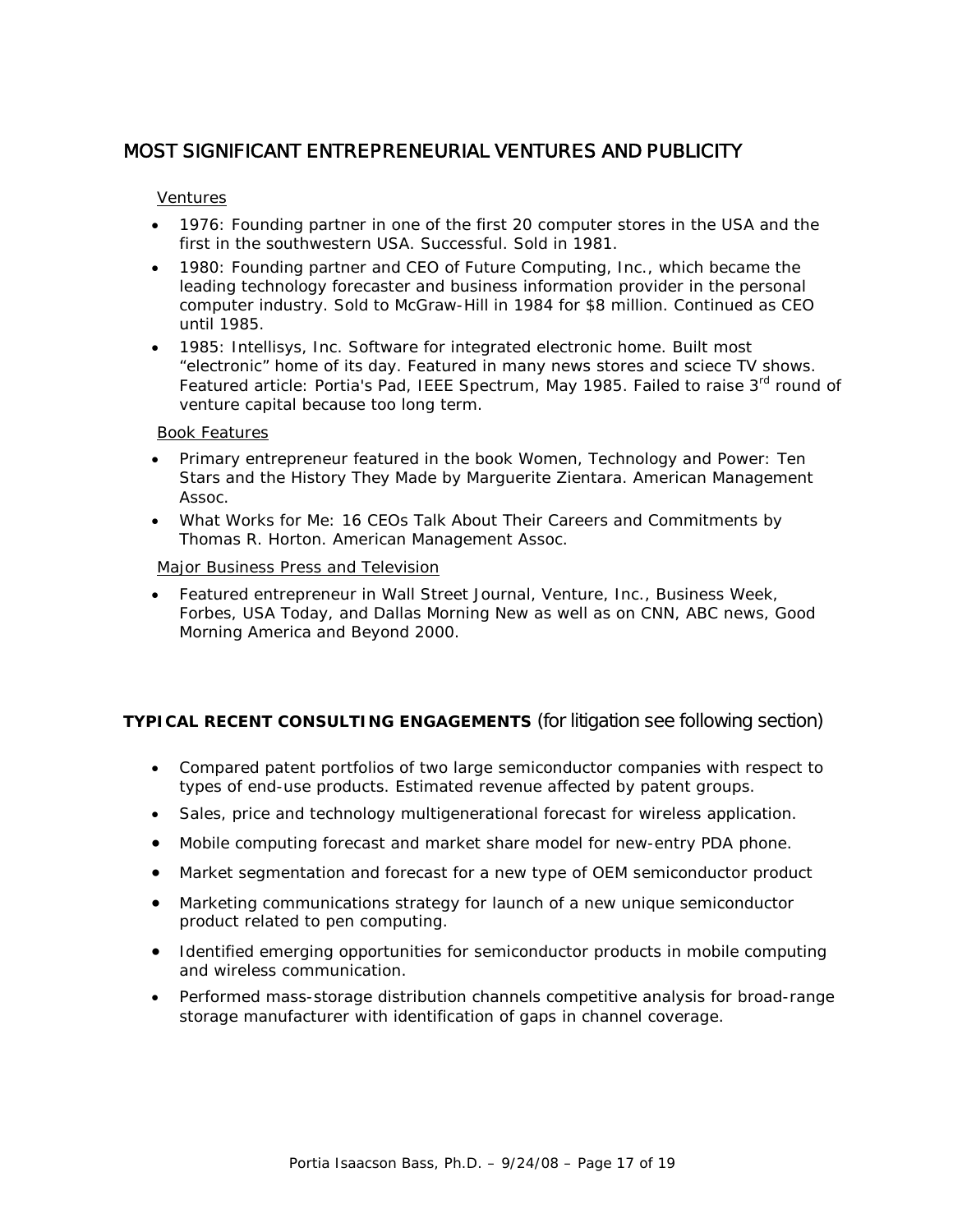**LITIGATION CLIENTS** (cases with report, deposition or trial testimony)

- Skadden, Arps in Janet Skold, et al. v. Intel et al. 2007-present. Report. Desktop PC market segmentation and microprocessor/PC performance benchmark testing.
- Dewey-Balletine in Matsushita v. Mediatek, et al. 2006-2007. Report and deposition. U.S. market for PC optical-disk-drive controller chips.
- Nemecek-Cole in Terence Dunn v. Gaiam Holdings, et al. 2005-2006. Report and arbitration testimony. Use of the Bass Model in new-product forecasting.
- Pillsbury Winthrop Shaw Pittman in PostX v. Secure Data. 2005-2006. Reports, deposition and trial testimony. Use of the Bass Model in new-product forecasting.
- Brown & Bain in Barbara's Sales v. Intel, et al. 2003-2005. Report and deposition. PC market segmentation and microprocessor/PC performance benchmark testing.
- Brown & Bain in Comarco v. Mobility. 2003. Report, deposition and trial testimony. Portable computer power adapters market and patent impact.
- Heller Ehrman in Shvarts, Cohen v. Sony. 2002-2004. Notebook battery life testing and market analysis.
- Beck, Redden & Secrest in LaPray, Wilson, et al. v. Compaq. 2000-2002. Reports and deposition. Floppy disk usage from 1975, changing usage patterns, consumer expectations. Plaintiffs' PC testing for causes of complaints.
- Brown & Bain in LTC v. Maxim, et al. 2000-2005. Report and deposition. Market importance of voltage regulator patent in portable electronics. Notebook computer battery life market importance and testing. Impact of patent on Maxim sales.
- Rosenthal, et al. in Telxon v. Robert P. Meyerson, et al. 2000-2001. Deposition. Competiveness of an early 1990's pen computer.
- Irell & Manella in Galaxy v. Kenan. 1997. Report, deposition and trial testimony. Business practices between computer software companies and distributors.
- Arnold, White & Durkee in Applied Materials v. Novellus. 1996. Report and deposition. Worldwide semiconductor sales and distribution patterns.
- Wilson Sonsini in Compaq v. Packard Bell. 1996. Report. Market import of patents.
- Arnold, White & Durkee in Cyrix v. Intel. Deposition and trial testimony. Market for x86-compatible microprocessors without paging.
- Arnold, White & Durkee in TI v. Dell. 1992. Deposition. Reasons for Dell's success.
- Arnold, White & Durkee in Intel v. AMD. 1991. Deposition. Math coprocessor compatibility.
- Brown & Bain in Fairchild v. Data General. 1980-1981. Depositions. Damages.